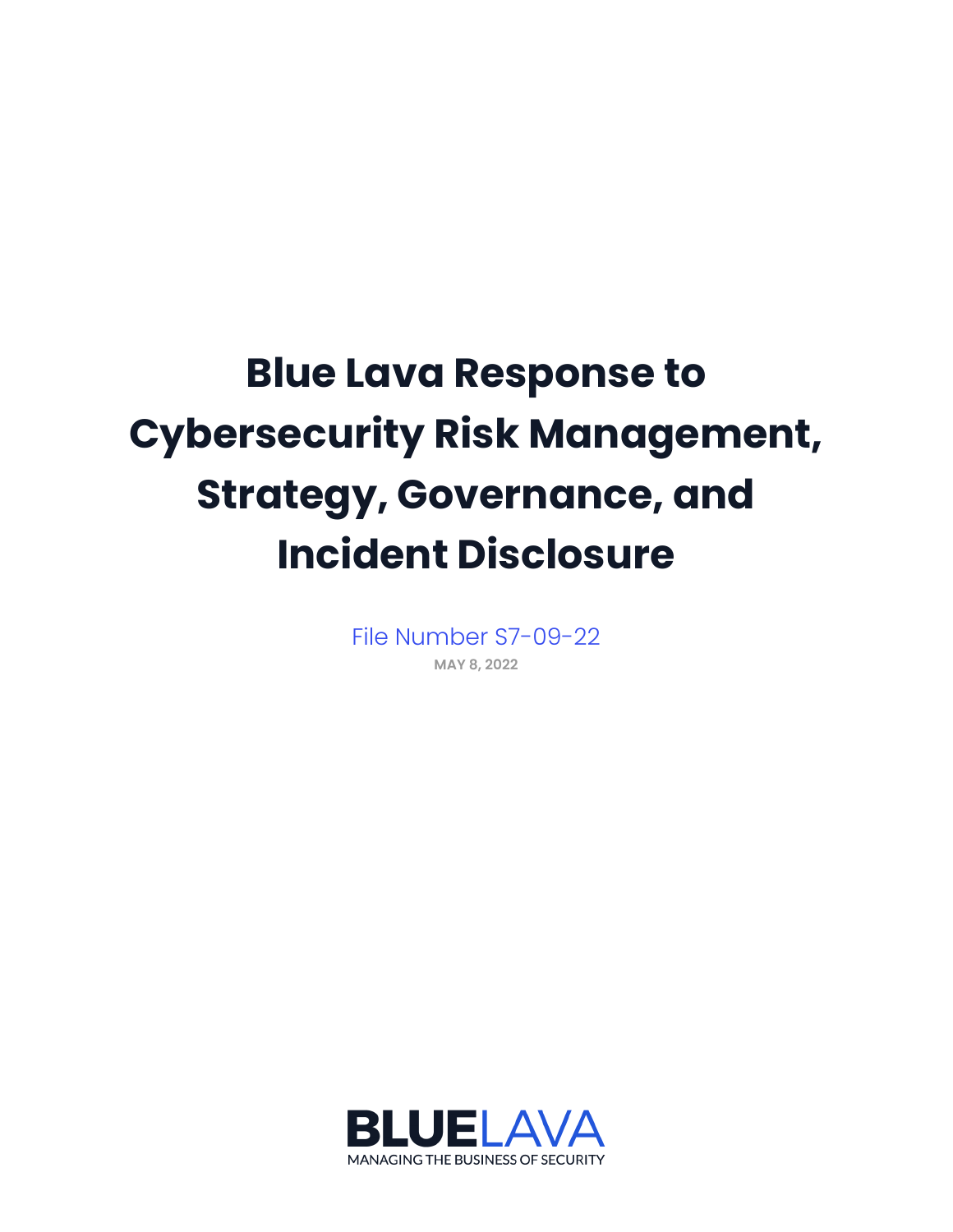May 8, 2022

Vanessa A. Countryman Secretary, Securities and Exchange Commission 100 F Street NE Washington, DC 20549-1090

File Number S7-09-22 rule-comment@sec.gov

Dear Secretary Countryman,

We are writing in response to the Proposed rule: Cybersecurity Risk Management, Strategy, Governance, and Incident Disclosure, and to express our broad support for it.

As background, Blue Lava is a security program management company built with, by and for the cybersecurity community. The company was founded on the premise of the increasing alignment of security programs to the business.

Cybersecurity program management is a critical capability for any organization - so it can measure, manage, and communicate the effectiveness of their program. Enabling executives to speak in the language of the business about their cybersecurity program management with confidence and ease is essential in today's digital world.

We consider having cybersecurity policies and procedures foundational to an organization - like breathing. And without proper governance, policies and procedures are useless when no one is accountable for their enforcement. A cybersecurity program must include other facets of the organization - just like you would any other business function:

- **•** Operations
- Support
- Strategy
- Necessary funding (based on industry, size of company, and geography)

This is why a deep level of visibility into a holistic cybersecurity program is a critical function of building, supporting, and reporting on a cybersecurity program.

Our experience provides an important and essential perspective for responding to your request for feedback proposing policy changes that can advance the cybersecurity industry.

We have listed our responses below. We are available to meet and discuss our responses in greater detail, and are willing to support and engage with you and the broader cybersecurity community to ensure the proposed rule has the intended positive effects.

## **Very Best Regards,**

David Walter CEO, Blue Lava david@bluelava.io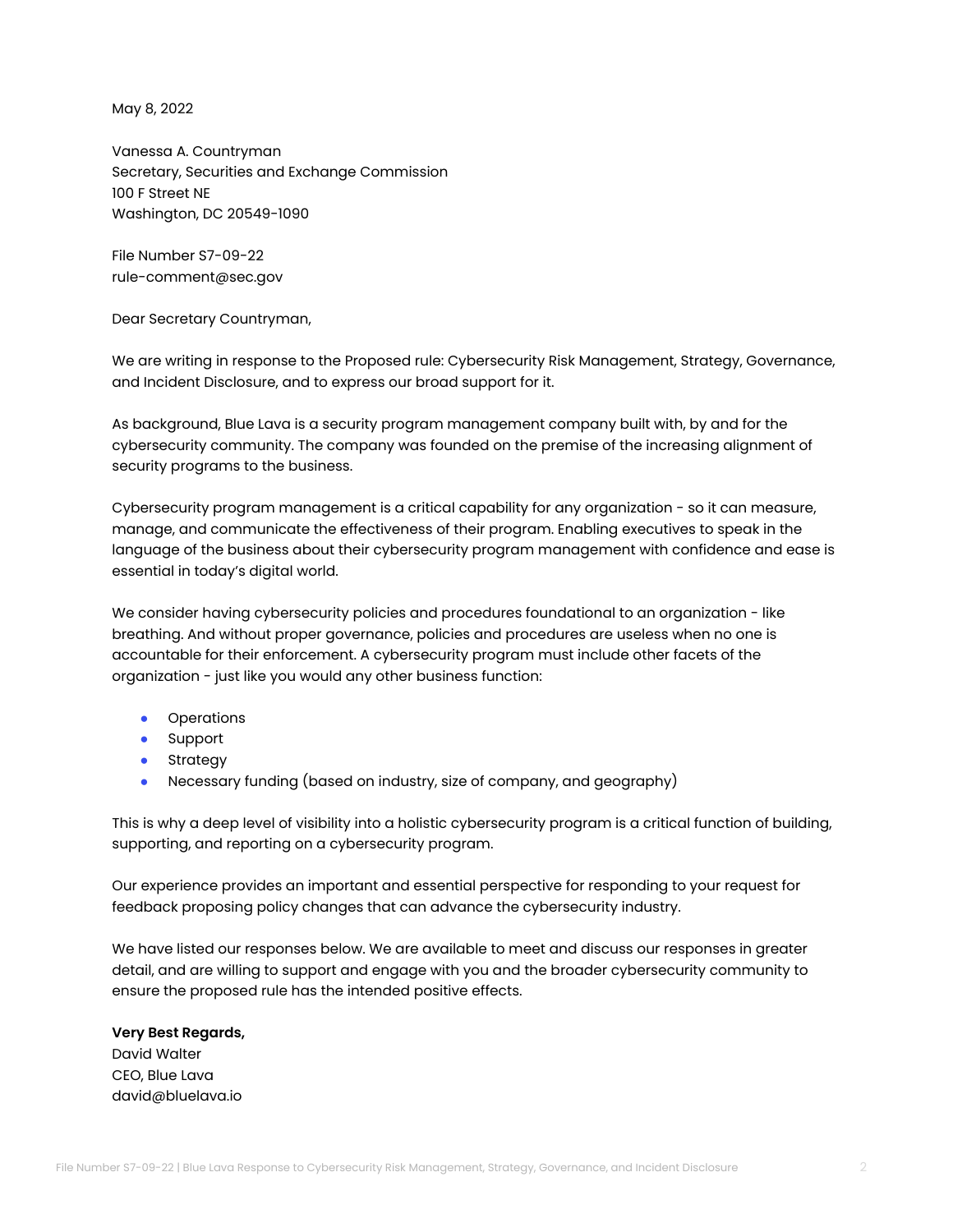What follows is our responses to the questions you posed which we felt most comfortable answering.

*17. Should we adopt Item 106(b) and (c) as proposed? Are there other aspects of a registrant's cybersecurity policies and procedures or governance that should be required to be disclosed under Item 106, to the extent that a registrant has any policies and procedures or governance? Conversely, should we exclude any of the proposed Item 106 disclosure requirements?*

- $\bullet$  We feel that 106(b) and (c) should be adopted in order to ensure that organizations have the right governance, oversight, and supporting cybersecurity investments with respect to people, process, and technology.
- However, providing more consistent and informative disclosure regarding an organization's cybersecurity risk management and strategies is going to be challenging for a few reasons:
	- First, the industry has been focusing on compliance frameworks, not cybersecurity program management. Compliance and cybersecurity are not the same thing, and a cybersecurity-centric framework and methodology that is continuously updated and managed throughout the year (not a point in time) would yield much more tangible and consistent insights.
	- Secondly, the current reporting at the Board level is usually through the lens of potentially outdated frameworks, which may be missing some key elements necessary to a holistic view of a cybersecurity program - specifically: Fraud, Account Takeover, Cloud Security, and Application Security.
- We recommend adopting a common language to support the ability to communicate or report on cybersecurity efforts consistently. A cybersecurity-centric holistic framework would help address that. It would need to reflect modern cybersecurity practices and domains, create simple and common language that can be applied across industries and understood by both technical and non-technical executives, and be flexible enough to adapt to shifts in technology and the threat landscape.

*18. Are the proposed definitions of the terms "cybersecurity incident," "cybersecurity threat," and "information systems," in Item 106(a) appropriate or should they be revised? Are there other terms used in the proposed amendments that we should define?*

● We feel that these definitions are adequate and no other terms need to be defined.

*19. The proposed rule does not define "cybersecurity." We could define the term to mean, for example: "any action, step, or measure to detect, prevent, deter, mitigate, or address any cybersecurity threat or any potential cybersecurity threat." Would defining "cybersecurity" in proposed Item 106(a) be helpful?* Why or why not? If defining this term would be helpful, is the definition provided above appropriate, or *is there another definition that would better define "cybersecurity"?*

• Yes, defining cybersecurity will be extremely helpful because currently the term is used loosely and has many different meanings or interpretations. We require a common definition.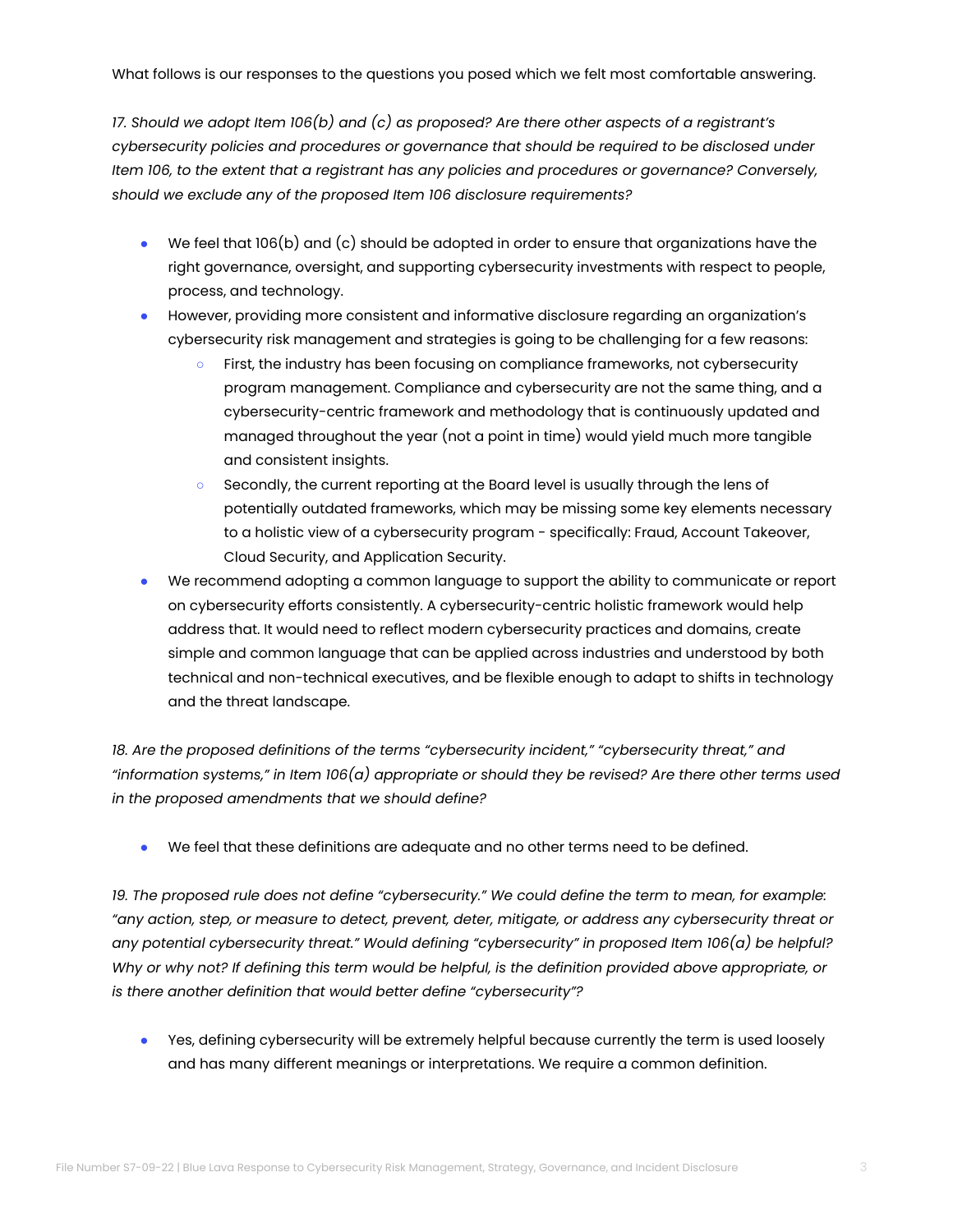- The proposal for the definition of 'cybersecurity', uses the word 'cybersecurity' in the definition multiple times. Please consider:
	- Any action, step, or measure to detect, prevent, deter, mitigate, or address any threat or incident of an unauthorized occurrence on or conducted through a registrant's information systems that jeopardizes the confidentiality, integrity, or availability of a registrant's information systems or any information residing therein.

*20. Should we require the registrant to specify whether any cybersecurity assessor, consultant, auditor, or other service that it relies on is through an internal function or through an external third-party service provider? Would such a disclosure be useful for investors?*

- We believe that requiring the registrant to specify whether any cybersecurity assessor, consultant, auditor, or other service that it relies on is through an internal function or through an external third-party service provider should be included. However, there are potential issues with public disclosure. For example - listing providers could mean that the provider becomes a target.
- We believe forcing transparency here would enable the market to develop a perspective on credibility and efficacy based on how often they're seeing a certain provider, and whether certain providers tend to often be associated with breaches. It could also make it more acceptable for companies to specify specific vendors associated with their breaches if they're already disclosing who they work with for solutions.

*21. As proposed, a registrant that has not established any cybersecurity policies or procedures would* not have to explicitly state that this is the case. If applicable, should a registrant have to explicitly state *that it has not established any cybersecurity policies and procedures?*

- Yes, any public entity should state whether they have or do not have:
	- Policies
	- Standards
	- A cybersecurity program that measures, manages, and communicates effectiveness
- The state of their cybersecurity program
- The governance of a cybersecurity program must be visible and reported to Executive Staff team members and the Board of Directors.
- The governance of a cybersecurity program must include an appointed executive or senior personnel responsible for cybersecurity.
- Policies, standards, and a cybersecurity program are useless if no one is accountable for their enforcement.

*32. Should 407(j) disclosure of board expertise be required in an annual report and proxy or information statement, as proposed?*

● We believe the disclosure of a person with cybersecurity experience that works with the Board should be required. It is our opinion that it will be difficult to have a trained and qualified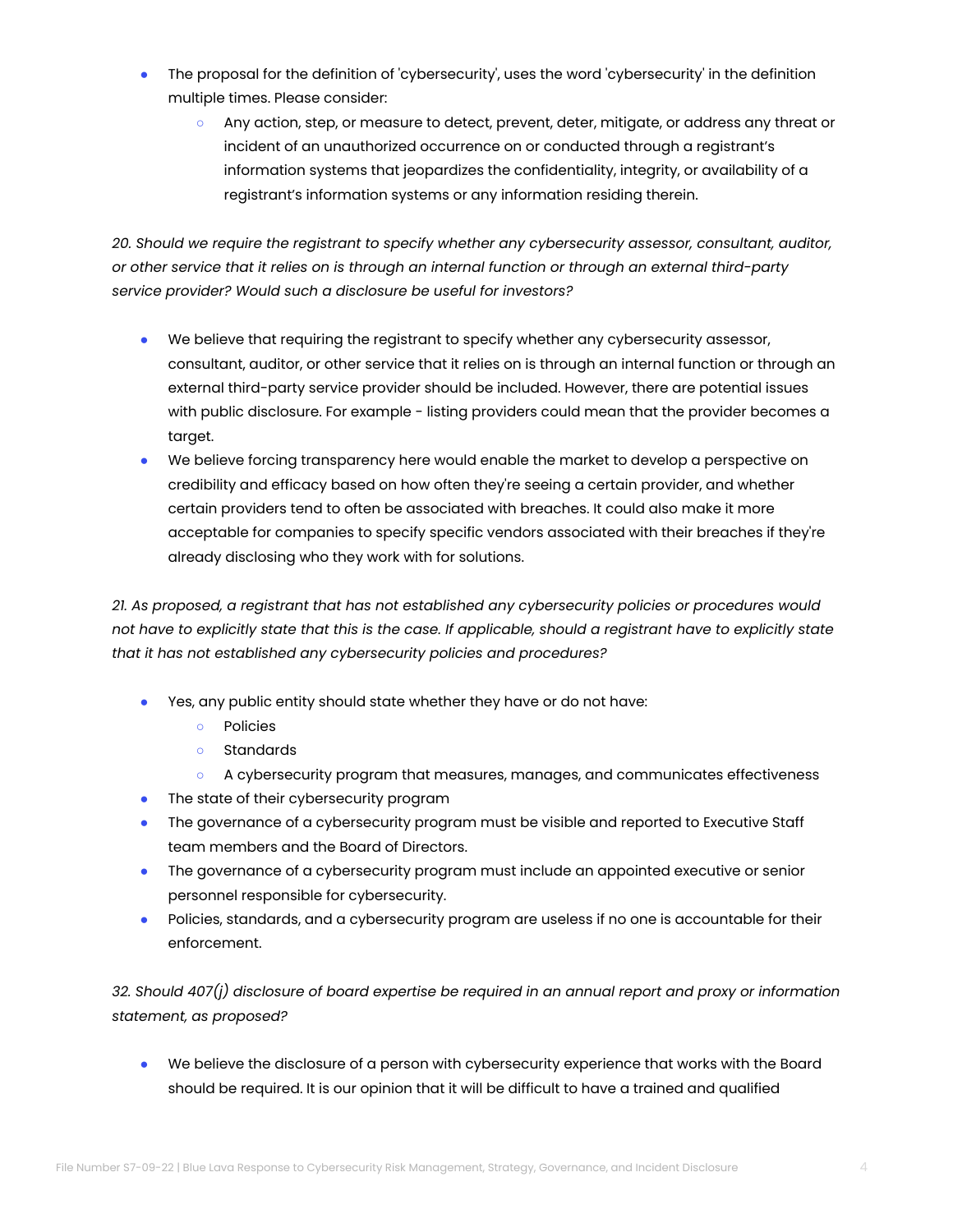cybersecurity expert on every public Board. An alternative approach is to ensure th Board has access to a cybersecurity expert to work directly with the Board.

*41. What are the economic effects of the proposed cybersecurity incident and cybersecurity risk management, strategy, and governance disclosures? Would those disclosures provide informational benefits to investors? Would registrants benefit from a potential decrease in cost of capital because of the enhanced disclosure? Are there any other benefits, costs, and indirect effects of the proposed disclosure that we should also consider?*

Disclosures will sharpen corporate focus on proactively improving their cybersecurity risk management, strategy and governance, therefore reducing business risk and expected loss exposures. These strong cybersecurity program management investments will increase shareholder value in the long-term because they will be aligned and measured against business objectives. As organizations work through digital transformation and adopting emerging technologies, cybersecurity will become an enabler to the business. Organizations must shift away from having the basics in their cybersecurity program to a holistic program that aligns to the business.

*43. Would both types of the proposed disclosure, cybersecurity incident disclosure and cybersecurity risk management, strategy, and governance disclosure, increase the vulnerability of registrants to cybersecurity incidents? Would this effect be mitigated by any of the other effects of the proposal, including indirect effects such as registrants' potential strengthening of cybersecurity risk management measures? What would be the impact of the proposed disclosure on the likelihood of future incidents for registrants? Would that impact be the same for both types of disclosure?*

● Public disclosure in any form would certainly make a company a further target. Consider requiring companies to perform certain functions - potentially securing and closing any related gaps before disclosing. This approach could allow for the required time it may take to identify and address an issue and will influence organizations to increase the effectiveness of their cybersecurity program.

*44. Would the proposed incident disclosure increase registrants' compliance costs to fulfill the proposed disclosure requirements related to incident reporting? What would be the magnitude of those costs? Would the proposed cybersecurity risk management, strategy, and governance disclosure lead to indirect costs such as hiring a board member or staff to their management team with cybersecurity expertise, or costs to devise, implement or improve the processes and procedures related to cybersecurity?*

● There will be incremental costs associated with new disclosure and compliance requirements; however history has proven time and time again that the subsequent reductions in expected loss exposure(s) greatly outweigh the costs of those investments. It is our belief and experience that the benefits greatly outweigh the costs. That is the fundamental tenet and value of risk